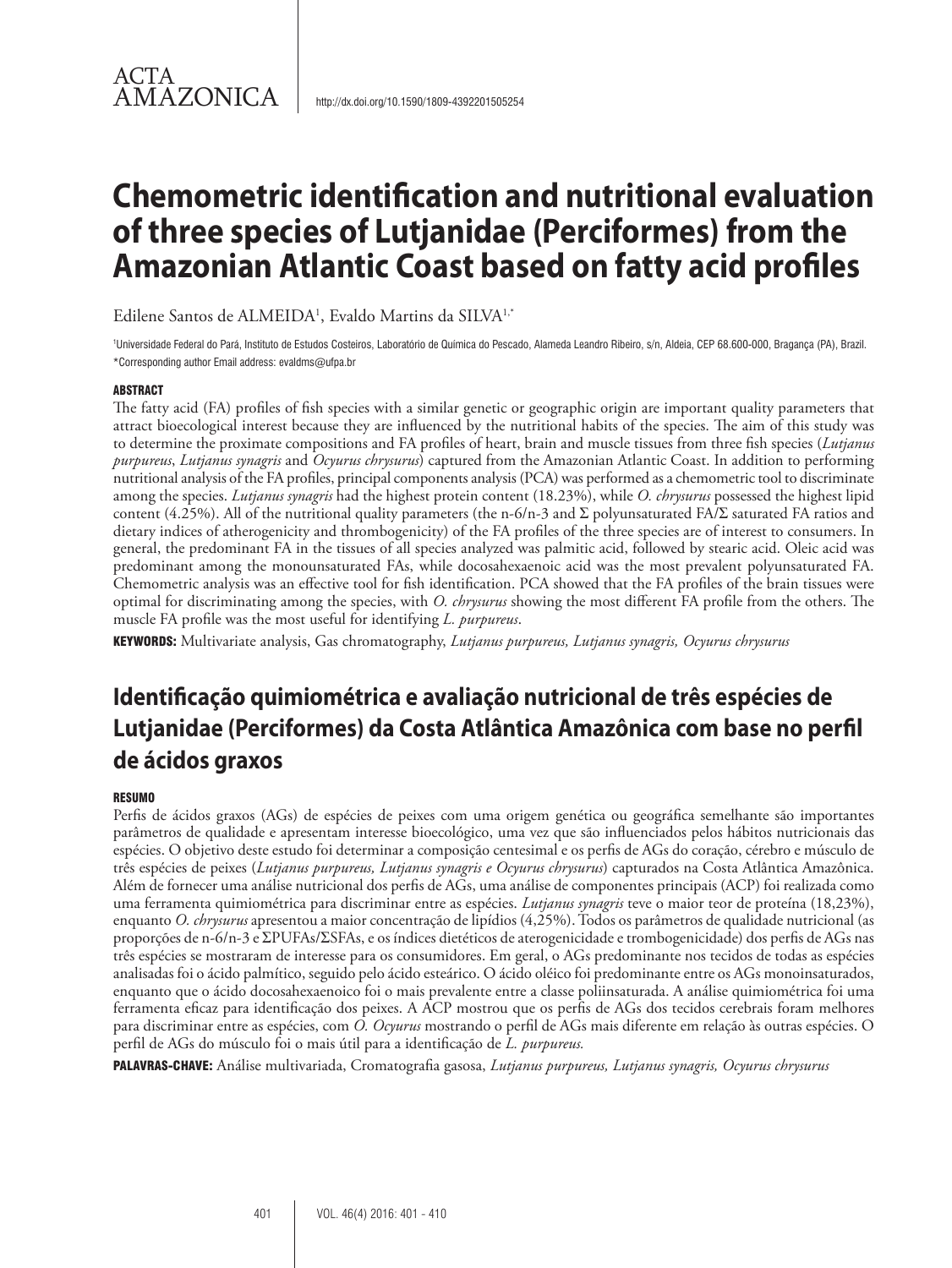# **INTRODUCTION**

Recent decades have seen increasing interest in the beneficial effects of a healthy diet on the human body, as well as in foods that contain biologically active substances. Thus, many studies have been conducted on the chemical compositions of fish to determine their nutritional potentials. In assessments of the nutritional contents of fish, it is very important to determine their fatty acid (FA) profiles because this information can be used as a tool for the identification of fish stocks and different species (Mjaavatten *et al*. 1998).

In addition to the nutritional and biological importance of certain FAs, the FA profiles of fish tissues have been used as an alternative method of species and stock identification through chemometric techniques (Grahl-Nielsen and Mjaavatten 1992). The total lipid compositions and FA profiles of fish can vary according to several factors, such as the fishing season, geographical location, size and sex of the fish and period of the reproductive cycle (Luzia *et al.* 2003).

Numerous investigations have demonstrated that diet also influences the FA profiles of fish tissues (Sargent *et al.* 2002). Further, a significant quantity of FAs can be present in a single fish species, and each FA may be used as a variable in analyses of nutritional quality. FA profiling applications with the aim of fish species or stock identification are divided into two categories based on different assumptions. On the one hand, it is believed that diet is the main factor that influences the FA composition of triacylglycerols (storage lipids), which are mainly found in muscle tissue; on the other hand, it has also been suggested that the FA composition of membrane phospholipids is genetically controlled and remains stable over time (Grahl-Nilsen 2005).

The species belonging to the family Lutjanidae (*Lutjanus purpureus, Lutjanus synagris* and *Ocyurus chrysurus)* used in this study are highly exploited in the North and Northeast regions of Brazil and have high economic value because of their excellent taste and production mainly for export markets. Lutjanidae species have long life cycles and slow growth rates (Polovina and Ralston 1987); thus, their intense exploitation can result in a state of overfishing, thereby compromising the sustainability of this fish source. Further, studies on the proximate compositions and FA profiles of these species are scarce in the literature.

In this context, the present study aimed to determine the proximate compositions and FA profiles of the three above-mentioned species to evaluate their nutritional potentials for human health and to generate profiles that could be used as tools for species identification based on chromatographic and multivariate data analyses.

# **MATERIALS AND METHODS**

#### **Sampling and tissue preparation**

The fish used in this study were recovered from the Amazonian Atlantic Coast (Amapa and Para States, Brazil), and they belong to the Lutjanidae family. A total of 70 individuals were sampled, including 23 specimens of *Lutjanus synagris* (Linnaeus 1758), 22 of *Lutjanus purpureus* (Poey, 1875) and 25 of *Ocyurus chrysurus (*Bloch, 1791). *Lutjanus purpureus* was captured in June 2012, while the other two species were recovered in September of the same year. The fish specimens were purchased directly from fishermen. To ensure the freshness of the fish, only individuals captured two days before returning to land and held on ice were used in this study. After landing, the fish were immediately transported to the laboratory for subsequent sample preparation.

Upon arrival at the laboratory, morphometric measurements of total length, standard length and weight were performed. Then, each fish was opened to remove its heart, brain and muscle tissues. The heart and brain tissue samples were washed with distilled water to remove excess blood and were then stored and frozen in Eppendorf tubes for subsequent lyophilization. The muscle tissue samples were ground and homogenized in a food multiprocessor. Ten grams of each specimen was obtained to perform determinations of the moisture and ash contents, and the remainder of the sample was placed on an aluminum tray and frozen at -20 °C before lyophilization.

Tissue lyophilization was performed with a L108 Liotop (Liobras, S. Carlos (SP), Brazil) at an internal temperature of −50 °C ± 2 °C and a pressure of less than 100 mbar for 48 hours. Upon removal from the lyophilizer, the samples were immediately weighed to calculate the water loss. To conserve the physicochemical characteristics of the fish, the lyophilized samples were stored at -20 °C  $\pm$  2 °C until analysis.

### **Determination of the proximate compositions of fish fillets**

The moisture content was determined according to the AOAC method (1997) for weight loss after heating in an oven at 105 °C until a constant mass was achieved. All of the samples were tested in duplicate. The ash content was obtained by incineration of a known sample amount in a muffle furnace at 550 °C until a constant weight was achieved (AOAC 1997).

Total lipids were extracted according to the modified Soxhlet method (sortex) (Randall 1974) using two grams of lyophilized sample and petroleum ether as a solvent. The samples were immersed in boiling solvent for 10 min. Then, the samples were suspended, and the condensed solvent was recovered in the upper reservoir of the extractor before each sample was washed three times.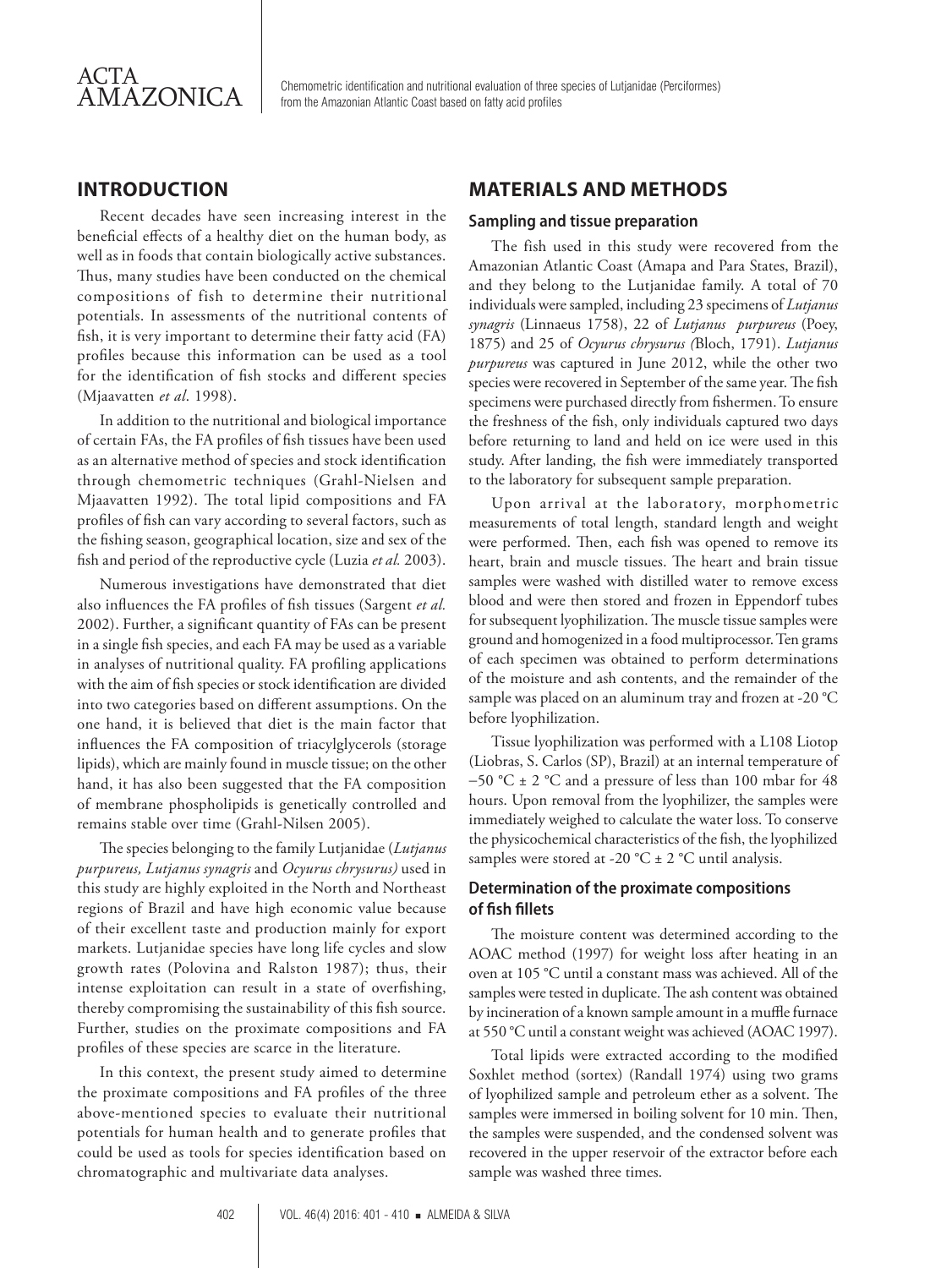# ACTA<br>AMAZONICA

The protein content in muscle tissue was determined using the Kjeldahl method, which consisted of digestion, distillation and titration. During the last step, the total nitrogen present in the sample was multiplied by a factor of 6.25 for conversion to the total protein value (AOAC 1997).

The carbohydrate content was determined by subtracting the  $%$  moisture content (U),  $%$  ash (C),  $%$  protein (P) and  $%$  total lipids (L) from 100% (Onyeike *et al.* 2000) using the following equation: % total carbohydrates =  $100 - (C + P + U + L)$ .

#### **Analysis of fatty acid methyl esters (FAMEs)**

FAs in the lyophilized samples were transesterified using the one-step transesterification method with  $14\%$  BF<sub>3</sub> in methanol (Abdulkadir and Tsuchiya 2008). Approximately 200-300 mg of each lyophilized sample was esterified in a mixture of 4 ml of hexane and 2 ml of 14%  $BF_{3}$  in methanol under a nitrogen atmosphere in a sealed tube. This step was performed in a water bath at 99 °C for 120 min, with agitation of each tube for ten seconds every 20 min. Next, the tube was cooled to room temperature, followed by the addition of 1 ml hexane and 2 ml distilled water. The tube was then shaken vigorously for 1 min and centrifuged for 3 min at 2,500 rpm (703 *g*). Two phases were formed, with the upper hexane phase containing the FA fraction. This phase was removed with a Pasteur pipette and placed in an Eppendorf tube for subsequent analysis by gas chromatography.

The separation and quantification of fish FAs were performed with a Trace GC model 1310 gas chromatograph system (Thermo Scientific, Waltham, MA, USA), using helium as a carrier gas and a TR FAME (Thermo Scientific) capillary column (60 m length x 0.25 mm inside diameter x 0.25 mm film thickness) equipped with a flame ionization detector. The initial oven temperature was 170 °C; a hold was applied for 3 min, and then the temperature was increased by 2 °C/min until it reached 210 °C. Next, the temperature was raised to 240 °C at a rate of 5 ° C/min; then, a hold for 6 min was applied at that temperature until the end of the injection run, for a total of a 32 min of analysis. The temperatures of the injector and detector were set at 260 °C. The amount of sample injected was 1 µl, and a split ratio of 1:20 was used. The FAMEs were identified by comparing the retention times of each sample with those of a standard sample (37-component FAME mix, Supelco, Bellefonte, PA).

### **Determination of the nutritional qualities of the lipid fractions**

Based on the FA profiling data, the nutritional qualities of the lipid fraction of the fish fillets were determined using the indices of atherogenicity (IA) and thrombogenicity (IT) (Ulbricht and Southgate 1991) and the ratio of hypocholesterolemic to hypercholesterolemic FAs (HH = Σ hypocholesterolemic FAs/ Σ hypercholesterolemic

FAs (Santos-Silva *et al.* 2002), which were obtained using equations 1, 2 and 3, respectively.

$$
IA = \frac{[C12:0 + (4 \times C14:0) + C16:0]}{\left(\sum AGM1 + \sum n6 + \sum n3\right)}
$$
(1)

$$
IT = \frac{(C14:0 + C16:0 + C18:0)}{\left[ (0,5 \times \sum AGMI) + (0,5 \times \sum n6) + (3 \times \sum n3) + (\sum n3)\right]}
$$
(2)

$$
HH = \frac{(C18:1n9 + C18:2 + C20:4 + C18:3 + C20:5 + C22:5 + C22:6)}{(C14:0 + C16:0)}
$$
(3)

Where:

 $\sum$ AGMI = sum of monounsaturated fatty acids (MUFAs);  $\Sigma$ n6 = sum of n-6 FAs;  $\Sigma$ n3 = sum of n-3 FAs.

#### **Statistical treatment**

The data were analyzed using Statistica software, version 10.0 (Statsoft, Tulsa, OK, USA). Data were subjected to analysis of variance (ANOVA) to assess differences among species on chemical compositions. If ANOVA appeared statistically significant ( $\alpha = 0.05$ ), means were compared by Tukey's HSD test.

To analyze the FA profiles of the different tissues from the three species, the peak areas were used to calculate the FA concentrations. These values were then normalized as recommended by Sjodin (1984) by dividing each FA concentration by the sum of the concentrations of the minor peaks. Next, these values were subjected to principal components analysis (PCA). Biplot graphs of the sample scores and variables in PCA were generated using Matlab software, version R2015a (Mathworks, Natick, MA, USA).

# **RESULTS**

#### **Characterization of the proximate compositions**

The average weights of the fish specimens ranged from 590 (*O. chrysurus*) to 1,000 g (*L*. *purpureus*). These values are within the ranges found for other species of snappers. These observations also indicate that all subjects were in the mature adult stage. Table 1 shows the proximate compositions of the species analyzed. The moisture contents ranged from 76.31% (*O. chrysurus*) to 79.30% (*L. purpureus*). The ash contents of the three species were similar. The total protein and total lipid contents significantly differed among the species. *O. chrysurus* had the lowest protein content (17.52%) and the highest total lipid content (4.25%).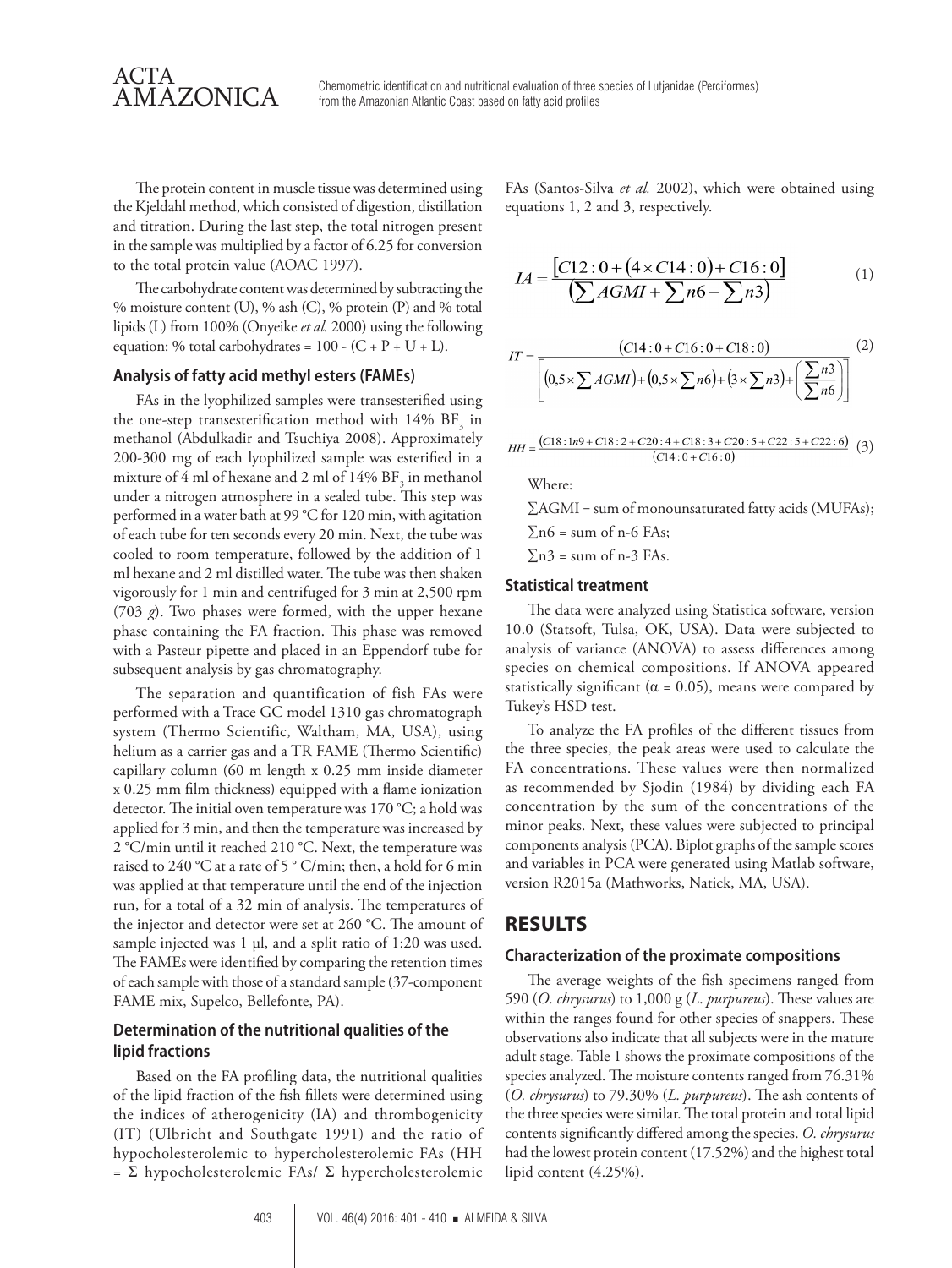**Table 1.** Average weights (g) and proximate compositions on a wet basis (%) of the species studied\*

|                    | <b>Species</b>               |                              |                               |  |  |
|--------------------|------------------------------|------------------------------|-------------------------------|--|--|
| Variable           | 0. chrysurus<br>$(n=25)$     | L. purpureus<br>$(n=22)$     | L. synagris<br>$(n=23)$       |  |  |
| Average weight (g) | $0.59 \pm 0.19$              | $1.00 + 0.23$                | $0.735 \pm 0.29$              |  |  |
| Moisture (%)       | $76.31 \pm 0.44^{\circ}$     | $78.78 \pm 0.26^{\circ}$     | $79.30 \pm 0.88^{\circ}$      |  |  |
| Ash $(%)$          | $0.41 \pm 0.04^{\circ}$      | $0.45 + 0.04$ <sup>a</sup>   | $0.41 + 0.04^{\circ}$         |  |  |
| Protein (%)        | $17.52 + 0.58$ <sup>a</sup>  | $18.04 + 0.41$ <sup>ab</sup> | $18.23 + 0.75^{\circ}$        |  |  |
| Lipid $(\%)$       | $4.25 \pm 0.97$ <sup>a</sup> | $0.34 + 0.16^{\circ}$        | $0.94 \pm 0.39^{\circ}$       |  |  |
| Carbohydrate (%)   | $1.51 \pm 1.21^{\circ}$      | $2.39 + 0.51$ <sup>a</sup>   | $1.13 \pm 1.22$ <sup>a.</sup> |  |  |

\* Different letters indicate significant differences among species (p < 0.05).

#### **Fatty acid profiles**

The FA profiles of the three species and the three tissue types studied are described in Table 2. Twelve FAs were identified in the muscle tissues, 13 in the heart tissues and 16 in the brain tissues. Among the saturated fatty acids (SFAs), palmitic acid was predominant, with muscle tissue averages of 24.08% (*O. chrysurus*), 18.12% (*L. purpureus*), and 20.69% (*L. synagris*), and the highest values were found in the three tissues from *O. chrysurus*. Among the MUFAs, the highest quantities of oleic acid (C18:1 n-9) were found in the brain tissues (19.06% to 20.43%), and the lowest were observed in the muscle tissues (8.97% to 17.82%). Polyunsaturated n-6 FAs identified included arachidonic acid (C20:4 n-6) and linoleic acid (C18:2 n-6); the latter was only detected in the brain and heart tissues.

**Table 2.** The fatty acid (FA) profiles of tissues of three *Lutjanidae* species from the Amazonian Atlantic Coast that were captured in June 2012 (*L. purpureus*) and September 2012 (*O. chrysurus* and *L*. *synagris*). The values are expressed as the mean percentage (%) and standard error of the FA concentrations.

|                   |                                                     | <b>Muscle Tissue</b>                               |                                                    |                          | <b>Heart Tissue</b>                                |                                                                                                                                          |                                                    | <b>Brain Tissue</b>                                |                         |
|-------------------|-----------------------------------------------------|----------------------------------------------------|----------------------------------------------------|--------------------------|----------------------------------------------------|------------------------------------------------------------------------------------------------------------------------------------------|----------------------------------------------------|----------------------------------------------------|-------------------------|
| Fatty acid        | O. chrysurus L. purpureus<br>$(n=25)$               | $(n=22)$                                           | L. synagris<br>$(n=23)$                            | O. chrysurus<br>$(n=25)$ | L. purpureus<br>$(n=22)$                           | L. synagris<br>$(n=23)$                                                                                                                  | 0. chrysurus<br>$(n=25)$                           | L. purpureus<br>$(n=22)$                           | L. synagris<br>$(n=23)$ |
| C14:0             |                                                     | $4.26 \pm 0.44$ $4.40 \pm 0.54$                    | $4.36 \pm 0.57$                                    |                          | $4.82 \pm 0.76$ $4.35 \pm 0.93$                    | $4.35 \pm 0.93$                                                                                                                          | $3.79 \pm 0.61$                                    | $2.40 \pm 0.94$                                    | $2.43 \pm 0.60$         |
| C <sub>16:0</sub> |                                                     |                                                    | $24.08 \pm 3.96$ 18.12 $\pm$ 0.83 20.69 $\pm$ 2.28 |                          |                                                    | $24.19 \pm 4.35$ 20.55 $\pm$ 3.17 24.76 $\pm$ 3.78 24.64 $\pm$ 1.85 18.34 $\pm$ 1.57 22.38 $\pm$ 3.43                                    |                                                    |                                                    |                         |
| C18:0             | $8.79 \pm 1.00$                                     | $8.29 \pm 0.56$ $8.61 \pm 0.41$                    |                                                    |                          |                                                    | $9.87 \pm 1.44$ 10.94 $\pm$ 1.41 10.54 $\pm$ 1.22                                                                                        |                                                    | $9.90 \pm 0.87$ 11.52 $\pm$ 1.08 11.15 $\pm$ 1.37  |                         |
| C20:0             |                                                     |                                                    |                                                    |                          |                                                    |                                                                                                                                          |                                                    | $0.38 \pm 0.19$ $0.38 \pm 0.18$                    | $0.38 \pm 0.21$         |
| C24:0             | $\sim$                                              |                                                    |                                                    |                          |                                                    |                                                                                                                                          |                                                    | $1.16 \pm 0.32$ $1.77 \pm 0.35$                    | $1.56 \pm 0.49$         |
| $5$ SFA           |                                                     |                                                    | $37.14 \pm 4.11$ $30.81 \pm 1.14$ $33.66 \pm 2.39$ |                          |                                                    | $38.88 \pm 4.65$ 35.84 $\pm$ 3.61 39.65 $\pm$ 4.10                                                                                       | 39.87 $\pm$ 2.18 34.41 $\pm$ 2.22 37.90 $\pm$ 3.94 |                                                    |                         |
| $C16:1 n-7$       | $4.37 \pm 0.34$                                     | $3.66 \pm 0.43$                                    | $4.20 \pm 0.31$                                    | $4.52 \pm 0.59$          | $3.41 \pm 0.65$                                    | $4.72 \pm 0.63$                                                                                                                          | $4.46 \pm 0.57$                                    | $3.00 \pm 0.53$                                    | $3.51 \pm 0.92$         |
| $C18:1 n-9$       |                                                     |                                                    | $17.82 \pm 5.96$ $8.97 \pm 0.62$ $12.93 \pm 2.33$  |                          |                                                    | $16.01 \pm 4.20$ $8.84 \pm 1.33$ $15.45 \pm 3.20$                                                                                        | $20.34 \pm 2.77$ 19.06 $\pm$ 1.68 20.43 $\pm$ 2.90 |                                                    |                         |
| $C18:1n-7$        |                                                     | $5.87 \pm 1.16$ $7.64 \pm 0.97$ $7.49 \pm 0.87$    |                                                    |                          | $6.72 \pm 1.29$ $7.67 \pm 1.17$                    | $7.14 \pm 1.04$                                                                                                                          |                                                    | $3.73 \pm 0.59$ $3.41 \pm 0.53$                    | $4.07 \pm 0.79$         |
| C20:1             |                                                     |                                                    |                                                    |                          |                                                    |                                                                                                                                          |                                                    | $1.39 \pm 0.92$ 2.10 $\pm$ 0.47                    | $1.95 \pm 0.81$         |
| C22:1x            | $3.04 \pm 0.78$                                     | $4.39 \pm 0.71$                                    | $3.46 \pm 0.36$                                    | $2.84 \pm 0.39$          | $5.16 \pm 2.08$                                    | $2.87 \pm 0.65$                                                                                                                          | $2.13 \pm 0.28$                                    | $1.74 \pm 0.33$                                    | $1.74 \pm 0.48$         |
| C22:1             |                                                     | $2.21 \pm 0.45$ $3.54 \pm 0.97$ $2.81 \pm 0.32$    |                                                    |                          | $2.49 \pm 0.47$ $3.65 \pm 0.50$ $2.74 \pm 0.43$    |                                                                                                                                          |                                                    | $3.07 \pm 1.05$ $7.10 \pm 1.49$                    | $5.10 \pm 1.57$         |
| <b>7 MUFA</b>     |                                                     |                                                    | 33.30 $\pm$ 6.15 28.20 $\pm$ 1.72 30.38 $\pm$ 2.55 |                          | 32.58 $\pm$ 4.55 28.73 $\pm$ 2.88 32.92 $\pm$ 3.54 |                                                                                                                                          |                                                    | $35.12 \pm 3.14$ 36.41 $\pm$ 2.51 36.80 $\pm$ 3.61 |                         |
| C18:2             |                                                     |                                                    | $\overline{\phantom{a}}$                           |                          | $1.53 \pm 0.34$ $2.12 \pm 0.41$                    | $1.44 \pm 0.25$                                                                                                                          |                                                    | $0.99 \pm 0.18$ $0.73 \pm 0.12$ $0.79 \pm 0.24$    |                         |
| C20:4             | $2.44 \pm 0.62$                                     | $3.85 \pm 0.14$                                    | $3.36 \pm 0.44$                                    | $2.82 \pm 0.67$          | $4.51 \pm 1.12$                                    | $3.05 \pm 0.76$                                                                                                                          | $1.36 \pm 0.18$                                    | $2.01 \pm 0.49$                                    | $1.76 \pm 0.36$         |
|                   | $\Sigma$ PUFA (n-6) 2.44 $\pm$ 0.62 3.85 $\pm$ 0.14 |                                                    | $3.36 \pm 0.44$                                    | $4.35 \pm 0.81$          | $6.63 \pm 1.24$                                    | $4.49 \pm 1.10$                                                                                                                          |                                                    | $2.35 \pm 0.32$ 2.74 $\pm$ 0.61                    | $2.55 \pm 0.53$         |
| C20:5             |                                                     | $6.16 \pm 1.54$ $8.20 \pm 0.70$                    | $7.70 \pm 0.98$                                    |                          | $6.09 \pm 1.37$ 7.16 $\pm$ 0.85                    | $5.79 \pm 1.33$                                                                                                                          | $3.89 \pm 0.57$                                    | $3.62 \pm 0.63$                                    | $3.45 \pm 0.68$         |
| C22:5             |                                                     | $6.22 \pm 1.78$ 9.11 $\pm$ 1.22 8.56 $\pm$ 1.32    |                                                    | $6.34 \pm 1.63$          | $7.44 \pm 1.56$                                    | $6.29 \pm 1.56$                                                                                                                          | $2.82 \pm 0.40$                                    | $3.09 \pm 0.45$                                    | $3.25 \pm 0.78$         |
| C22:6             |                                                     | $14.75 \pm 3.79$ 19.83 $\pm$ 3.30 15.85 $\pm$ 1.85 |                                                    |                          |                                                    | $11.77 \pm 1.84$ 14.16 $\pm$ 4.15 10.85 $\pm$ 2.67                                                                                       |                                                    | $15.96 \pm 2.47$ 19.72 $\pm$ 1.65 16.05 $\pm$ 3.42 |                         |
|                   |                                                     |                                                    |                                                    |                          |                                                    | <b>F PUFA</b> (n-3) 27.13 ± 4.46 37.14 ± 3.59 32.10 ± 2.47 24.20 ± 2.87 28.76 ± 4.62 22.93 ± 3.44 22.67 ± 2.66 26.43 ± 1.89 22.75 ± 3.73 |                                                    |                                                    |                         |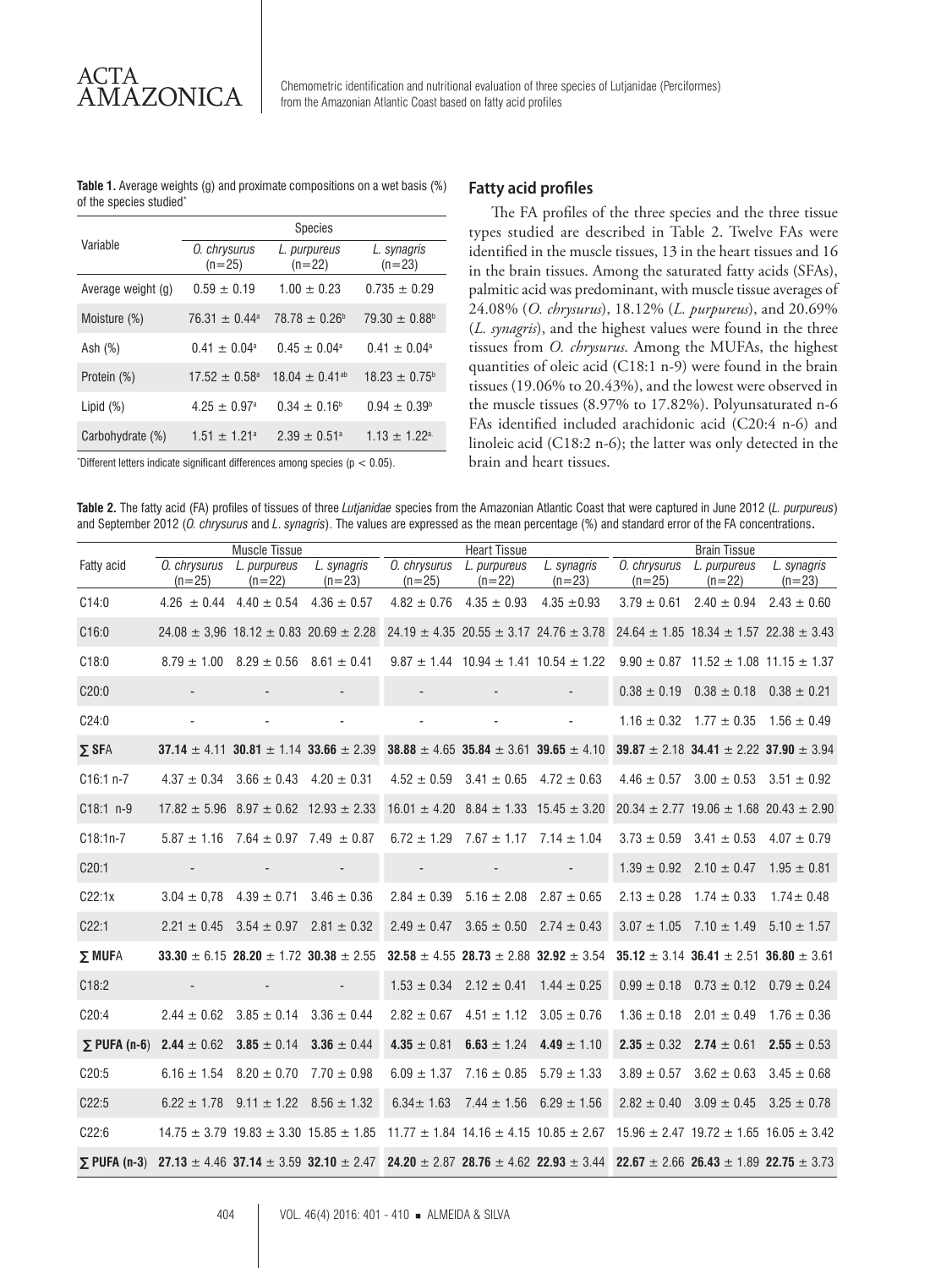

Three types of polyunsaturated n-3 FAs were found, including eicosapentaenoic acid (EPA; C20:5 n-3), docosapentaenoic acid (DPA; C22:5 n-3) and docosahexaenoic acid (DHA; C22:6 n-3). Among them, C22:6 n-3 was the most prevalent in the three studied species, with quantities of 14.75% (*O. chrysurus*), 19.83% (*L. purpureus)* and 15.85% (*L. synagris*) in the muscle tissues. Notably, higher values were recorded in the brain tissues. The quantities of total n-3 FAs were 27.31%, 37.14% and 32.10% in *O. chrysurus*, *L. purpureus* and *L. synagris,* respectively.

#### **Nutritional qualities of the fatty acid profiles**

The nutritional qualities of the lipid profiles were assessed using different indices and are presented in Table 3. The lowest IA and IT values measured were 0.52 and 0.22, respectively, found in *L. purpureus as 0.52 and 0.22,*  respectively, and the highest observed HH value of the ratio between hypocholesterolemic and hypercholesterolemic FAs (HH) was 2.22.

#### **Multivariate analysis of fatty acid profiles**

PCA of the FA profiling data on the studied tissues showed that the first two principal components (PCs) explained 73.13% of the variance in the data matrix (Table 4). A graphical representation of the contributions of the variables (FAs) to the first two PCs and the sample scores for all tissues from the three studied species is provided in Figure 1. PC1 represented 51.17% of the total information and was positively linked to the FAs C18:1 n-9 and C18:0 and negatively linked to C22:5 and C20:5. PC2 (20.95% of the total data variance) was positively related to C14:0.

**Table 3.** The nutritional qualities of the lipid fractions of fillets of three *Lutjanidae* species from the Amazonian Atlantic Coast captured in June 2012 (*L. purpureus*) and September 2012 (*O. chrysurus* and *L*. *synagris*).

|                                      | <b>Species</b> |                                       |                         |  |
|--------------------------------------|----------------|---------------------------------------|-------------------------|--|
| Ratio or Index                       | $(n=25)$       | O. chrysurus L. purpureus<br>$(n=22)$ | L. synagris<br>$(n=23)$ |  |
| $\sum$ PUFA (n-6)/ $\sum$ PUFA (n-3) | 0.09           | 0.10                                  | 0.10                    |  |
| <b>SPUFAS/SSFAS</b>                  | 0.80           | 1.33                                  | 1.05                    |  |
| ΙA                                   | 0.65           | 0.52                                  | 0.57                    |  |
| ΙT                                   | 0.34           | 0.22                                  | 0.20                    |  |
| HН                                   | 1.67           | 2.22                                  | 1.93                    |  |

IA: Index of atherogenicity; IT: index of thrombogenicity; HH: ratio of hypocholesterolemic to hypercholesterolemic fatty acids

**Table 4.** Eigenvalues of the correlation matrix

| Principal<br>component | Eigenvalue | % Total<br>variance | Cumulative<br>eigenvalue | % Cumulative |
|------------------------|------------|---------------------|--------------------------|--------------|
| 1                      | 6.14       | 51.17               | 6.14                     | 51.17        |
| $\overline{2}$         | 2.51       | 20.95               | 8.65                     | 73.13        |
| 3                      | 1.34       | 11.16               | 9.99                     | 83.28        |
| $\overline{4}$         | 0.68       | 5.70                | 10.68                    | 88.99        |
| 5                      | 0.50       | 4.13                | 11.17                    | 93.12        |
| 6                      | 0.37       | 3.09                | 11.54                    | 96.21        |
| 7                      | 0.20       | 1.68                | 11.75                    | 97.89        |
| 8                      | 0.12       | 1.01                | 11.87                    | 98.89        |
| 9                      | 0.07       | 0.57                | 11.93                    | 99.46        |
| 10                     | 0.05       | 0.45                | 11.99                    | 99.91        |
| 11                     | 0.01       | 0.91                | 12.00                    | 100          |



**Figure 1.** Biplot of the contributions of variables (fatty acids) to the principal components and sample scores of muscle, cardiac and cerebral tissues from *L. synagris, L. purpureus* and *O. chrysurus* based on the fatty acid profiles. This figure is in color in the electronic version.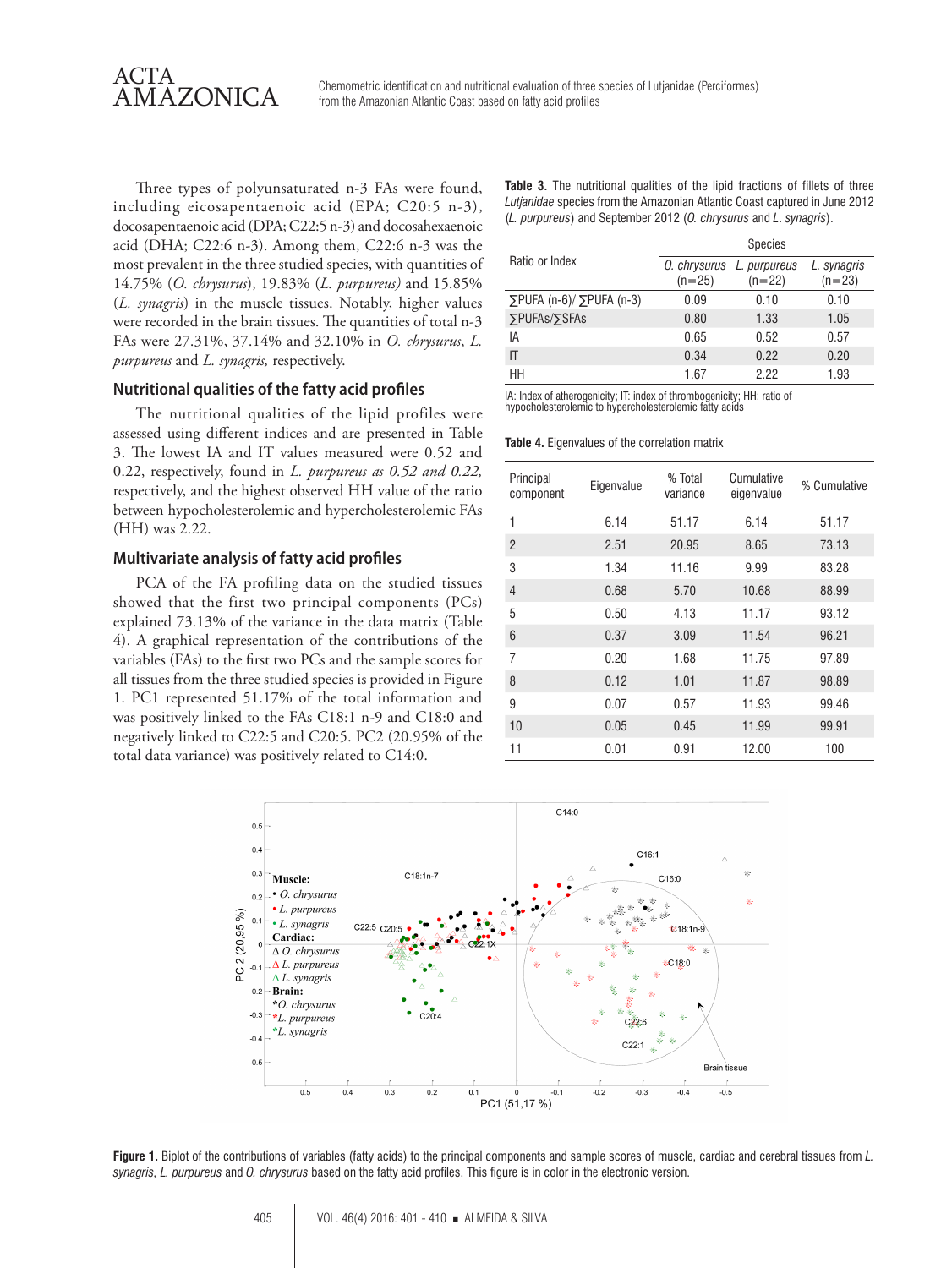

A biplot graph of the contributions of the variables (FAs) to the first two PCs and the sample scores, using only the FA profiles of the muscle tissues, is shown in Figure 2. The contributions of the variables to the main components (Figure 2-B) were as follows: the FAs C22:5, C20:4 and C20:5 positively contributed to PC1, while C16:0, C18:0, C14:0 and C18:1 (oleic) negatively contributed; and C22:6 positively contributed to PC2, while C22:1 X and C18:1 (vaccenic) negatively contributed. In the cerebral tissues (Figure 3), PC1 contributed to 41.62% of the total variance, with C22:1, C24:0 and C20:4 having positive influences and C16:1, C14:0, C16:0 and C22:1 X having negative influences.



**Figure 2.** Biplot of the contributions of variables (fatty acids) to the principal components and sample scores of muscle tissues from *L. synagris, L. purpureus*  and *O. chrysurus* based on the fatty acid profiles. This figure is in color in the electronic version.



**Figure 3.** Biplot of the contributions of variables (fatty acids) to the principal components and sample scores of brain tissues from *L. synagris, L. purpureus*  and *O. chrysurus* based on the fatty acid profiles. This figure is in color in the electronic version.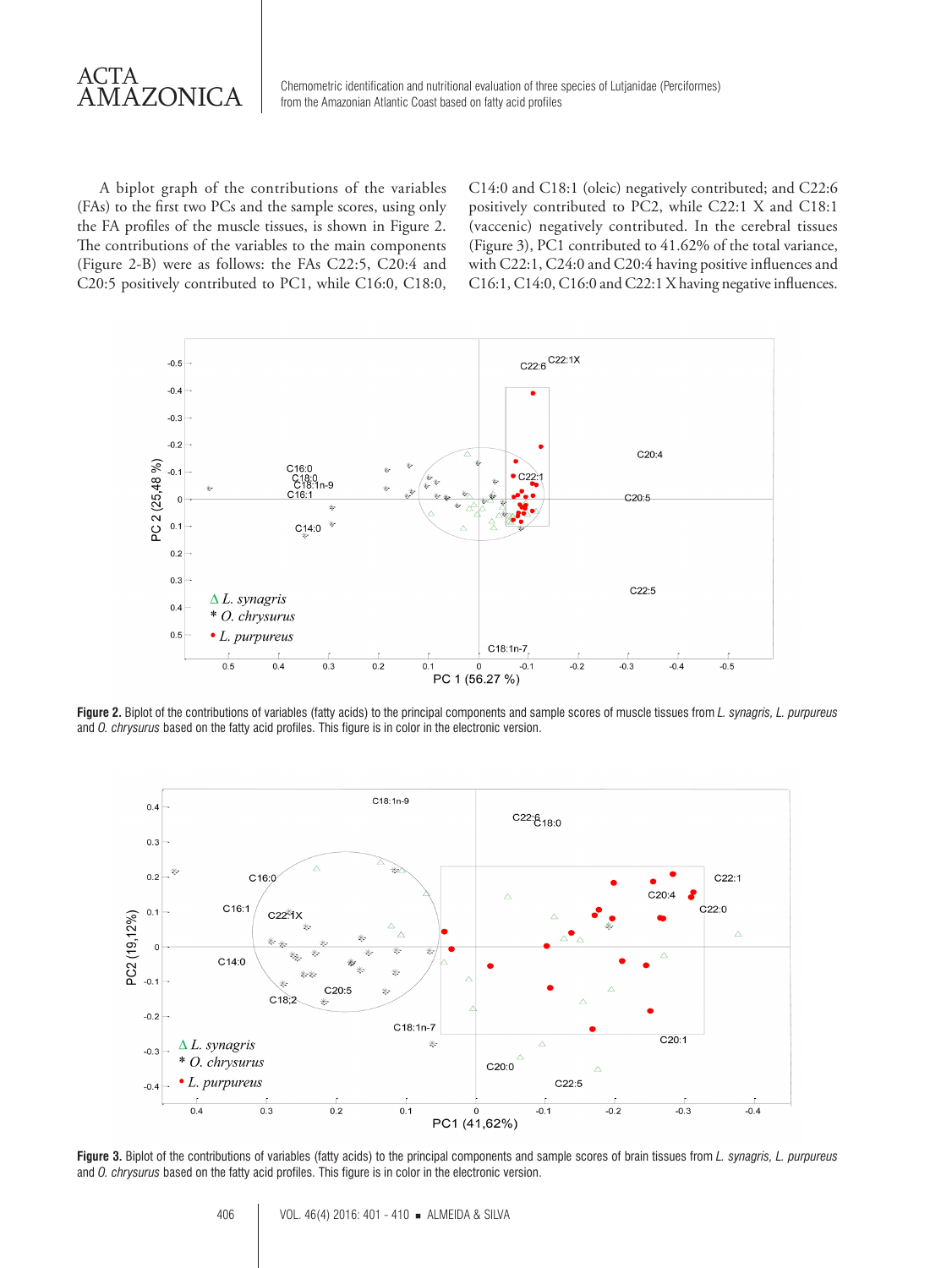# **DISCUSSION**

Fish is reputed to be easily digestible and to be a source of high-quality protein, vitamins and minerals, although it is mainly perceived to be a rich source of long-chain omega-3 polyunsaturated fatty acids (PUFAs) (Jabeen and Chaudhry 2011). The fish examined in the present study are category A fish (i.e., low fat content (less than 5%) and high protein content (15-20%)) (Stansby and Olcott 1967) according to their relative protein and lipid contents; therefore, they are considered to have excellent nutritional qualities.

The protein contents determined in the muscle tissues of the three fish species are quite close to those reported by Vila Nova *et al*. (2005) for *L. purpureus* (19.30%) captured from the Brazilian Northeast Coast of the Atlantic.

The higher lipid content of *O. chrysurus* may be due to the fact that this species belongs to another genus of the Lutjanidae family and also that fifteen of the specimens were female and had mature gonads.

Fish lipids include essential PUFAs, such as EPA (C20:5 n-3), DHA (C22:6 n-3), and arachidonic acid (C20:4 n-6), which are only synthesized in the human body following the intake of C18:2 and C18:3. Thus, their dietary inclusion is essential (Kolanowski and Laufenberg 2005), and they have been the main focus of research.

The FA profiles of the studied fish muscle tissues were characterized by a predominance of SFAs and MUFAs, representing approximately 59.01 to 70.14% of the total FAs. The high amounts of SFAs and MUFAs observed in our study are consistent with previous reports in the literature on other fish species. According to Dey *et al*. (1993), these classes of FAs are typically abundant in fish from warm or temperate regions, while PUFAs are present at high levels in fish from cold regions.

The SFA concentration found in the muscle tissue of *L. synagris* is similar to that reported by Andrade *et al.* (2009). However, they recorded a lower SFA concentration in the muscle tissue of *O. chrysurus* (17.16%) than that we found in this study. Nevertheless, in both studies, palmitic acid was predominant, followed by stearic acid.

Regarding the nutritional quality of PUFAs, these FAs have gained attention due to their role in the prevention of human coronary artery disease (Connor 2000). The n-6/n-3 ratios in the three studied species varied from 0.09 to 0.10, which indicates that these fish are categorized as potentially healthy. According to the UK Department of Health (DHSS 1994), a value of below 4.0 suggests a desirable dietary quantity for the prevention of cardiovascular diseases. A value higher than this maximum is considered harmful to health and may promote cardiovascular disease (Moreira *et al.* 2001).

Regarding the ΣPUFAs/ΣSFAs ratio, foods with values of below 0.45 are considered undesirable (DHSS 1994) because they have the potential to induce an increase in blood cholesterol. Among the studied fish, the lowest ratio observed was 0.80 in *O. chrysurus*, and the highest was 1.33 in *L. purpureus*; thus, all species had values above the recommended level, indicating that they are suitable for consumption.

IA and IT are related to the potential to stimulate platelet aggregation, i.e., smaller values indicate an elevated amount of anti-atherogenic acids in a given fat or oil, with a correspondingly increased potential for preventing the emergence of coronary heart disease (Turan 2007). In contrast, a higher HH ratio indicates increased nutritional suitability (oil or fat) for human consumption because this index is related to cholesterol metabolism.

In chemometric analysis, the case projections (individual samples) on the first two PCs showed that the brain tissue differed from the other tissues with regard to the FA profile and that the muscle and cardiac tissues exhibited similar FA compositions. Further, the FA compositions of the muscle tissues showed that *L. purpureus* is distinct from the other species, mainly due to its higher PUFA concentration.

Regarding the identification of species, the brain tissues were effective for discriminating *O. chrysurus* from the other two species because *O. chrysurus* had higher SFA and MUFA concentrations. Notably, this species belongs to another genus of the Lutjanidae family.

Sample overlapping of *L. synagris* with the other species in the plane of the first two PCs could have occurred because 15 of the analyzed subjects were female, had mature gonads, and were ready to spawn. According to Joensen and Grahl-Nielsen (2000), the stage of gonadal maturation can influence the FA profiles of tissues and can possibly cause the selective mobilization of FAs among tissues during gonadal maturation.

Tissue analyses revealed that the FA profiles of the muscle and brain tissues had stronger impacts on the discrimination of Lutjanidae species from the Amazonian Atlantic Coast. In contrast, several studies have indicated that heart tissue is the most suitable for differentiating among species (Mjaavatten *et al.* 1998; Joensen and Grahl-Nielsen 2000) because it is composed mainly of structural lipids (phospholipids) that do not change in relation to external factors because they are genetically controlled (Grahl-Nilsen 2005).

Diet is a primary factor for the identification of fish stocks based on the FA profile of muscle tissue because this tissue is rich in storage lipids (triacylglycerides) (Grahl-Nielsen 2005). Some investigations have revealed differences in the muscle tissues of fish species and stocks. For example, Seaborn *et al*. (2000) used muscle FA profiles to differentiate the wild bass Common Snook (*Centropomus undecimalis*) from cultivated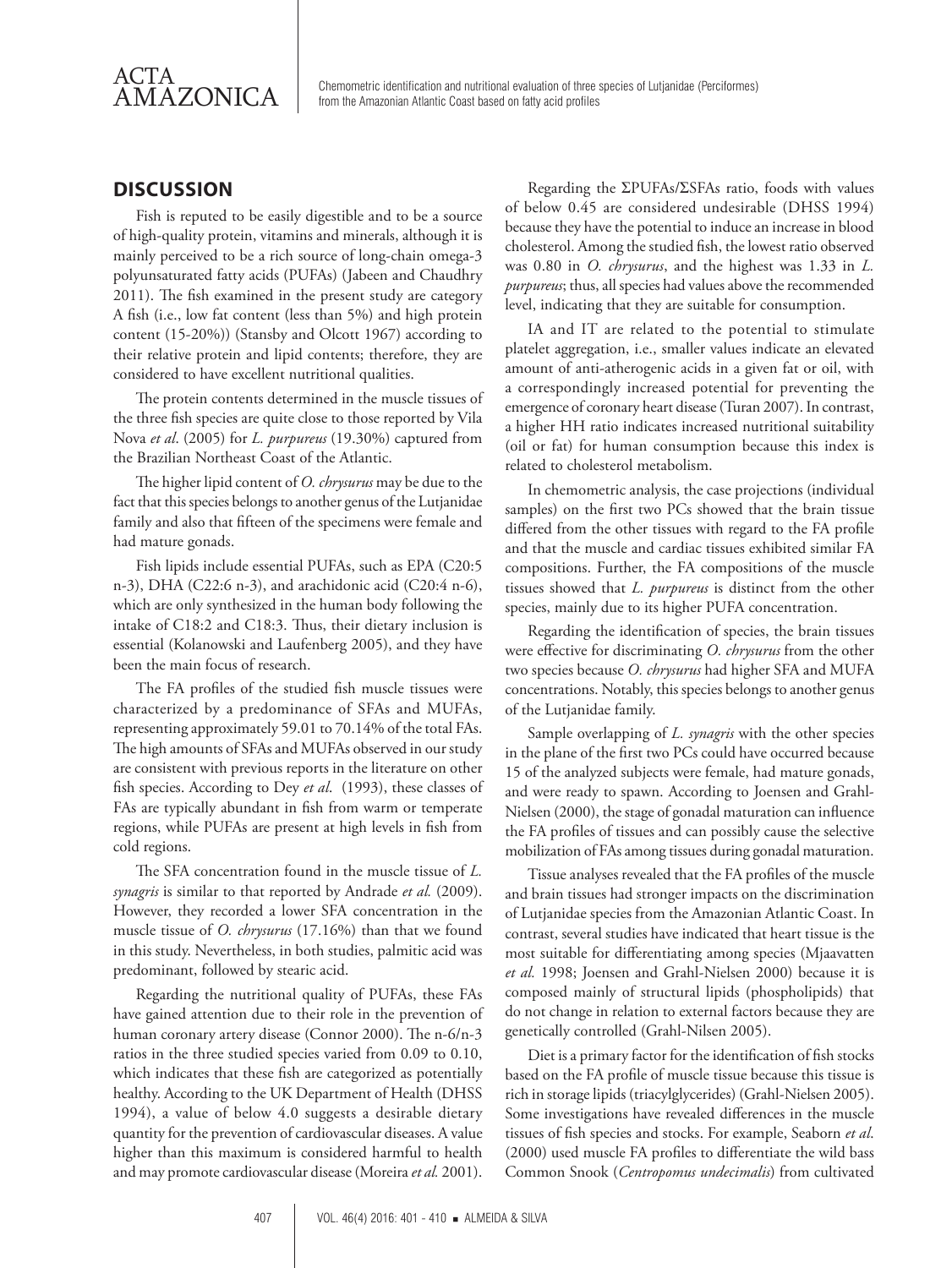hybrids. The FA profiles of muscle lipids differ between cultured and wild sturgeon, *Acipenser oxyrinchus desotoi* (Chen *et al.* 1995). Armstrong *et al*. (1994) distinguished among five species of temperate fish from Australian waters by PCA based on the FA compositions of fillets. (Rasoarahona *et al.* 2005) used muscle FA profiles to differentiate among three species of tilapia, in which FA seasonality occurs, during different seasons of the year.

# **CONCLUSIONS**

The three species of fish examined in this study are highly recommended for human consumption because they are good sources of protein and PUFAs. The tissue type that exhibited the best performance for species discrimination was the brain tissue, as determined by PCA of tissues from the three species. The results of this study confirm the importance of the chemometric method for the identification of species and fish stocks.

# **ACKNOWLEDGEMENTS**

We would like to thank to the Environmental Biology Graduate Program of the Federal University of Para for the institutional support to this research.

# **REFERENCES**

- Abdulkadir, S. and Tsuchiya, M. 2008. One-step method for quantitative and qualitative analysis of fatty acids in marine animal samples. *Journal of Experimental Marine Biology and Ecology*, 354: 1–8.
- Andrade, Q.; Bispo, S. and Druzian, J.I. 2009. Avaliação da qualidade nutricional em espécies de pescado mais produzidas no Estado da Bahia Quality evaluate nutritional the fisches more consumed in State of Bahia – Brazil. *Ciência e Tecnologia de Alimentos*, 29: 721–726.
- AOAC. 1997. *Association of Oficial Analytical Chemists- Official*  methods of analysis., 16<sup>th</sup> ed. Washington D.C.
- Armstrong, S.G.; Wyllie, S.G. and Leach, D.N. 1994. Effects of season and location of catch on the fatty acid compositions of some Australian fish species. *Food Chemistry*, 51: 295–305.
- Chen, I.C.; Chapman, F.A.; Wei, C.I.; Portier, K.M. and O'Keefe, S.F. 1995. Differentiation of cultured and wild sturgeon (Acipenser oxyrinchus desotoi) based on fatty acid composition. *Journal of Food Science*, 60: 631–635.
- Connor, W.E. 2000. Importance of n-3 fatty acids in health and disease. *The American journal of clinical nutrition*, 71: 171S–5S.
- Dey, I.; Buda, C.; Wiik, T.; Halver, J.E. and Farkas, T. 1993. Molecular and structural composition of phospholipid membranes in livers of marine and freshwater fish in relation to temperature. *Proceedings of the National Academy of Sciences*, 90: 7498–7502.
- DHSS. 1994. *Department of Health and Social Security. Nutritional aspects of cardiovascular disease. Report on Health and Social Subjects, n. 46.* HMSO., London, 178p.
- Grahl-Nielsen, O. and Mjaavatten, O. 1992. Discrimination of striped bass stocks: A new method based on chemometry of the fatty acid profile in heart tissue. *Transactions of the American Fisheries Society*, 121: 307–314.
- Grahl-Nilsen, O. 2005. Fatty acids profiles as natural marks for stocks identification. *Stock identification methods.* ,: 239–261.
- Jabeen, F. and Chaudhry, A.S. 2011. Chemical compositions and fatty acid profiles of three freshwater fish species. *Food Chemistry*, 125: 991–996.
- Joensen, H. and Grahl-Nielsen, O. 2000. Discrimination of Sebastes viviparus, Sebastes marinus and Sebastes mentella from Faroe Islands by chemometry of the fatty acid profile in heart and gill tissues and in the skull oil. *Comparative Biochemistry and Physiology - B Biochemistry and Molecular Biology*, 126: 69–79.
- Kolanowski, W. and Laufenberg, G. 2005. Enrichment of food products with polyunsaturated fatty acids by fish oil addition. *European Food Research and Technology*, 222: 472–477.
- Luzia, L.A.; Sampaio, G.R.; Castellucci, C.M.N. and Torres, E.A.F.S. 2003. The influence of season on the lipid profiles of five commercially important species of Brazilian fish. *Food Chemistry*, 83: 93–97.
- Mjaavatten, O.; Levings, C.D. and Poon, P. 1998. Variation in the fatty acid composition of juvenile chinook and coho salmon from Fraser river estuary determined by multivariate analysis; role of environment and genetic origin. *Comparative Biochemistry and Physiology Part B: Biochemistry and Molecular Biology*, 120: 291–309.
- Moreira, A.B.; Visentainer, J. V.; de Souza, N.E. and Matsushita, M. 2001. Fatty Acids Profile and Cholesterol Contents of Three Brazilian Brycon Freshwater Fishes. *Journal of Food Composition and Analysis*, 14: 565–574.
- Onyeike, E.N.; Ayalogu, E.O. and Ibegbulem, C.O. 2000. Evaluation of the nutritional value of some crude oil polluted freshwater fishes. *Global Journal of Pure and Applied Sciences*, 6: 227–233.
- Polovina, J.J. and Ralston, S. 1987. *Tropical Snappers and Groupers: Biology and Fisheries Management*. Westview Press, Boulder, Colorado, 659p.
- Randall, E.L. 1974. Improved method for fat and oil analysis by a new process of extraction. *Journal of the Association of Official Analytical Chemists*, 57: 1165–1168.
- Rasoarahona, J.R.E.; Barnathan, G.; Bianchini, J.P. and Gaydou, E.M. 2005. Influence of season on the lipid content and fatty acid profiles of three tilapia species (Oreochromis niloticus, O. macrochir and Tilapia rendalli) from Madagascar. *Food Chemistry*, 91: 683–694.
- Santos-Silva, J.; Bessa, R.J.B. and Santos-Silva, F. 2002. Effect of genotype, feeding system and slaughter weight on the quality of light lambs. II. Fatty acid composition of meat. *Livestock Production Science*, 77: 187–194.